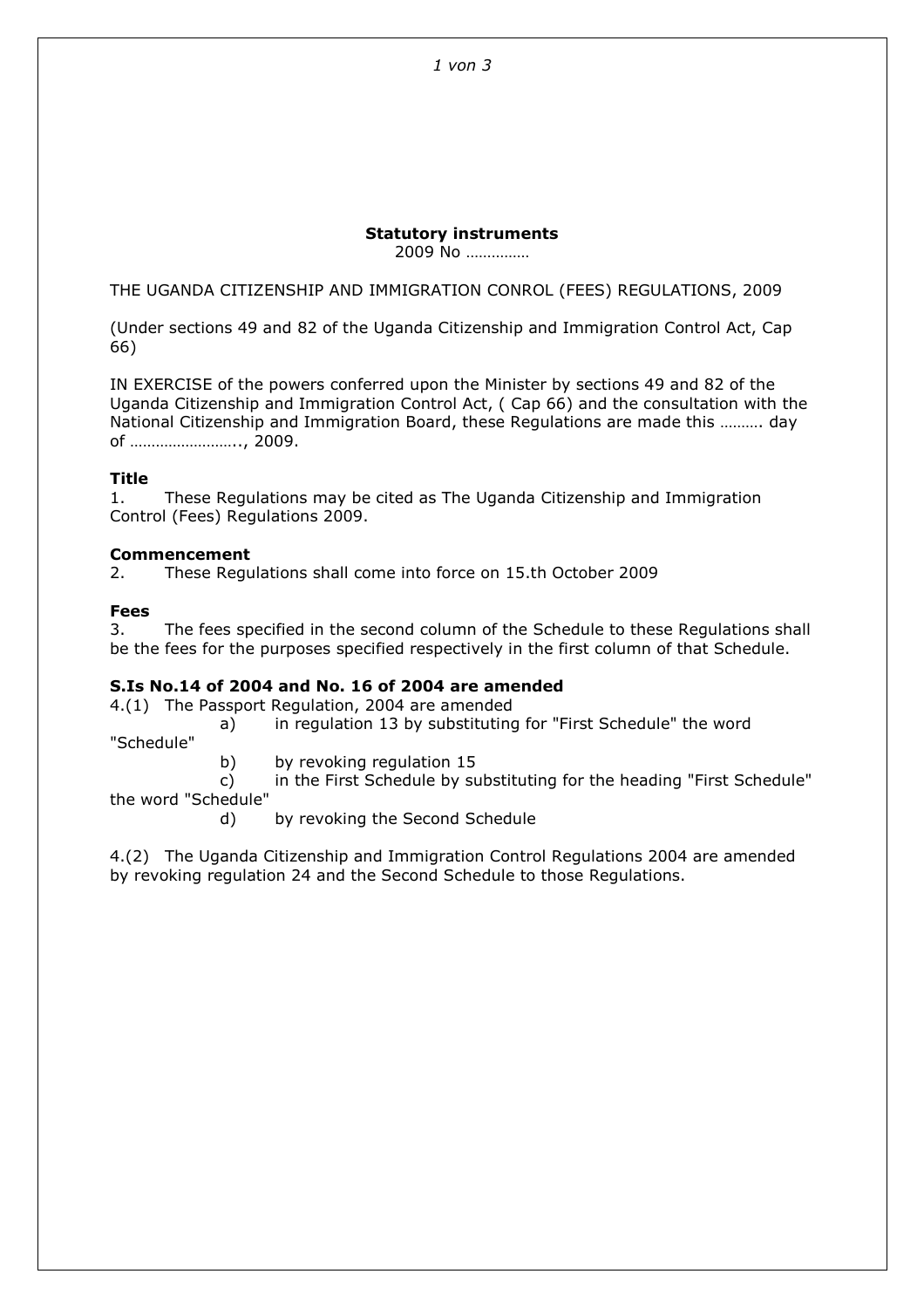| <b>ITEM</b>                                                                            | <b>Fees</b>          |
|----------------------------------------------------------------------------------------|----------------------|
| <b>Passports</b>                                                                       |                      |
| Diplomatic                                                                             | 80,000/              |
| Official                                                                               | 80,000/              |
| Ordinary                                                                               | 80,000/              |
| East African                                                                           | 50,000/              |
| Conventional Travel Documents (CTD 's)                                                 | 80,000/              |
| <b>Visa Fees</b>                                                                       |                      |
| Single Entry Visa                                                                      | <b>US\$ 50</b>       |
| Multiple Entry Visa                                                                    |                      |
| 6-12 months<br>24 months                                                               | US\$ 100             |
| 36 months                                                                              | US\$ 150<br>US\$ 200 |
|                                                                                        |                      |
| Students Entry Visa for students who are not<br>nationals of East African Cooperation. | US\$ 100             |
| <b>Work Permits</b>                                                                    |                      |
| Class A2 (Parastatal)                                                                  | US\$ 250             |
| Class B (Agriculture)                                                                  | US\$ 500             |
| Class C (Mining)                                                                       | US\$ 500             |
| Class D (Investors)                                                                    | US\$ 1500            |
| Class E (Manufacturing)                                                                | US\$ 500             |
| Class F (Professionals)                                                                | US\$ 750             |
| Class G (Expatriate Employees)                                                         | US\$ 600             |
| Class G1 (Missionaries, volunteers and NGO's)                                          | US\$ 250             |
| <b>Certificate of Residence</b>                                                        |                      |
| 5 years                                                                                | US\$ 1000            |
| 10 years                                                                               | US\$ 1000            |
| 15 years                                                                               | US\$ 1000            |
| For Life                                                                               | US\$ 1000            |
| Due to marriage                                                                        | US\$ 250             |
| <b>Dependant's Passes</b><br>Due to marriage                                           | US\$ 200             |
| Child                                                                                  | US\$ 100             |
| Others                                                                                 | US\$ 500             |
| Students                                                                               | US\$ 100 p/a         |
| <b>Citizenship</b>                                                                     |                      |
| By marriage to a Ugandan                                                               |                      |
| Male                                                                                   | UGShs. $100,000/$ =  |
| Female                                                                                 | UGShs. $100,000/$ =  |
| By Registration                                                                        |                      |
| Male                                                                                   | US\$ 1000            |
| Female                                                                                 | US\$ 1000            |
| By people who were formally Ugandans                                                   |                      |
| (Ugandans in the Diaspora)                                                             | US\$ 400             |
| By people who have lived all their lives in                                            |                      |
| Uganda consider themselves as Ugandans                                                 |                      |
| except for the citizenship papers                                                      | UGShs.100,000/=      |
| Dual citizenship - Foreigners                                                          | US\$ 500             |
| Dual citizenship by Ugandans in the Diaspora                                           | US\$ 400             |